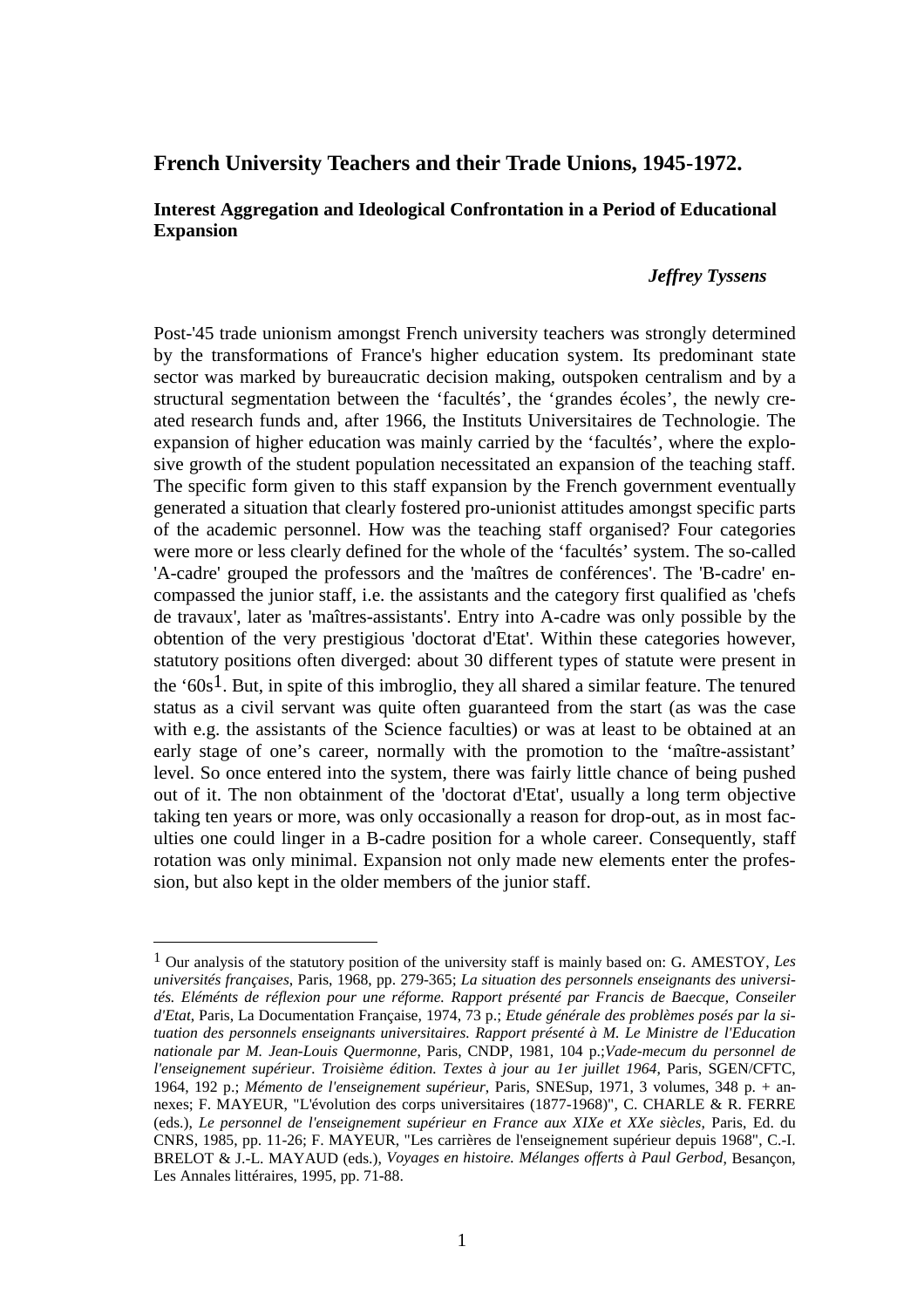If we are very well informed about the large inflow of students into French higher education after World War II, we only dispose of incomplete and rather superficial statistical data concerning the expanding of the 'corps' of university teachers. We know how many university posts were created by the annual budget and we have a certain insight in the way they were distributed over the faculties. But geographical distinctions are hardly visible most of the time. We only possess vague indications about the way these theoretical post were actually filled  $up<sup>2</sup>$  and we do not have any precise indications at all about the size of illegal recruitment practices on a contractual basis, that were silently tolerated by the ministry<sup>3</sup>.

These data nevertheless allow us to observe the '60s hypertrophy of the B-cadre in the faculties which has been analysed by Bourdieu in *Homo academicus*4. Until the academic year 1958-59 the A-cadre of professors and 'maîtres de conférences' always was a little larger than the B-cadre of assistants and 'chefs de travaux'. Then, things quickly changed, first and for all, by the steady expansion of the assistants 'corps', but also by the creation of the 'maître-assistant' as a new staff category, which encompassed the older 'chef de travaux' and was to become the first promotional goal for the assistants. Both categories were expanded on a very quick pace<sup>5</sup>: in the academic year 1963-64, the B-cadre already doubled the A-cadre (10,195 compared to only 4,902). It almost was three times its size in 1968-69 (17,930 compared to 6,672). In 1975-76, the size of the B-cadre was stabilised at a little more then 28,000 staff members, the A-cadre remaining at a good 10,000 for the rest of the '70s. So, by contrast to Bourdieu's approach, official statistics show us that the 1968 crisis —which is crucial in his vision, as it constitutes a climax in the so-called 'crisis of successions', which coincides with and reinforces the student revolt— did not really affect the gov-

 $\overline{a}$ 

<sup>&</sup>lt;sup>2</sup> As far as trade union sources allow us to confirm it, non-occupation of programmed posts was relatively marginal in the studied period. In the beginning of the '70s, some 100 to 200 assistants posts were not occupied in the faculties of Law and Economics.

 $3$  After the 1968 Faure law and the granting of a larger financial autonomy to the newly created 'Unités d'Enseignement et de Recherche', a number of so-called 'vacataires' were recruited by these instances on a contractual basis, on a low salary and without much social protection or further career perspectives. As this practice was illegal, the number of 'vacataires' remained absent from official statistics. The unions and the 'vacataires' action group estimated their numbers at about 1,700 staff members. They were exclusively engaged for teaching assignments. From a social point of view, the 'vacataires' were close to B-cadre.

<sup>4</sup> P. BOURDIEU, *Homo academicus*, Paris, Minuit, 1984, 317 p.

<sup>5</sup> My data are based on the retrospective and current statistics of the official series published by the ministry of national education as *Tableaux de l'éducation nationale*.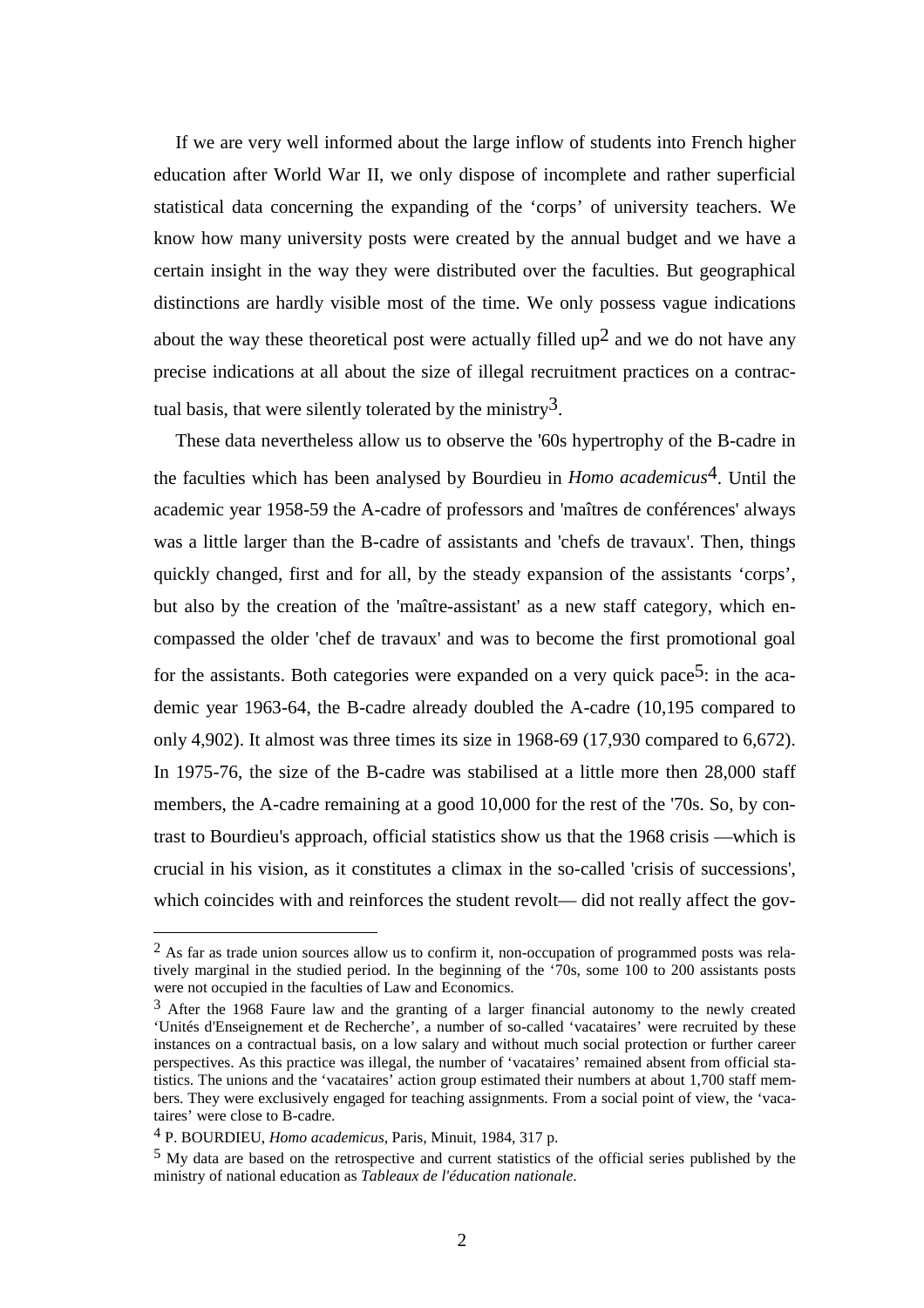ernment's staff policy. On the contrary, the unbridled expanding of the B-cadre was not interrupted until 1975 when for purely budgetary reasons the recruiting was suddenly blocked<sup>6</sup>. There still were some shifts within both cadres, as a certain amount of assistant posts were being upgraded every year to the level of 'maître-assistant', but there was no further promotional policy, the 'doctorat d'Etat' remaining the big barrier between both cadres. Clearly, France did not design any kind of 'Mittelbau'-policy during the expansion period.

These numbers, however revealing they are, do not say everything. Indeed, they reveal the bottleneck situation created by a government, trying to cope with higher education expansion at low cost. It has to be stressed that specific actors within the university field were clearly in favour of this approach. It was well known that the Acadre was firmly opposed to any change of the career structure that could affect its position. It was highly revealing that in 1958 the conservative professors of the *Fédération des Syndicats autonomes* were intensely occupied with the name to be attributed to the staff category eventually baptised 'maître-assistant': in a very Courteline-like discussion, they opposed the qualification of this new category as 'professeur-assistant' and preferred 'assistant-professeur' in stead7. The beatification of the professor's title and the protection offered by the typically French state doctorate pushed large parts of the A-cadre into complicity with the disruptive staff policy of the minister. A-cadre posts had to remain rare and valuable. In consequence, the Bcadre had very good reasons to question the traditional classification schemes that blocked the road to A-cadre posts and substantial segments would not hesitate to do so when the 1968 student revolt offered them a good opportunity. We will come back to that.

It is one of those paradoxes of social relationships within French academe that the pains taken by the professorial elite to avoid all structural changing of the career path and to shield its position against lower personnel, eventually had a reverse effect and actually contributed to a blurring of the boundaries between staff categories, more particularly in the organisation of university teaching as such. The number of obli-

 $6$  G. NEAVE, "Séparation de Corps: The Training of Advanced Students and the Organization of Research in France", B.R. CLARK (ed.), *The Research Foundations of Graduate Education. Germany, Britain, France, United States, Japan*, Berkeley etc., University of California Press, 1993, pp. 178 e.s.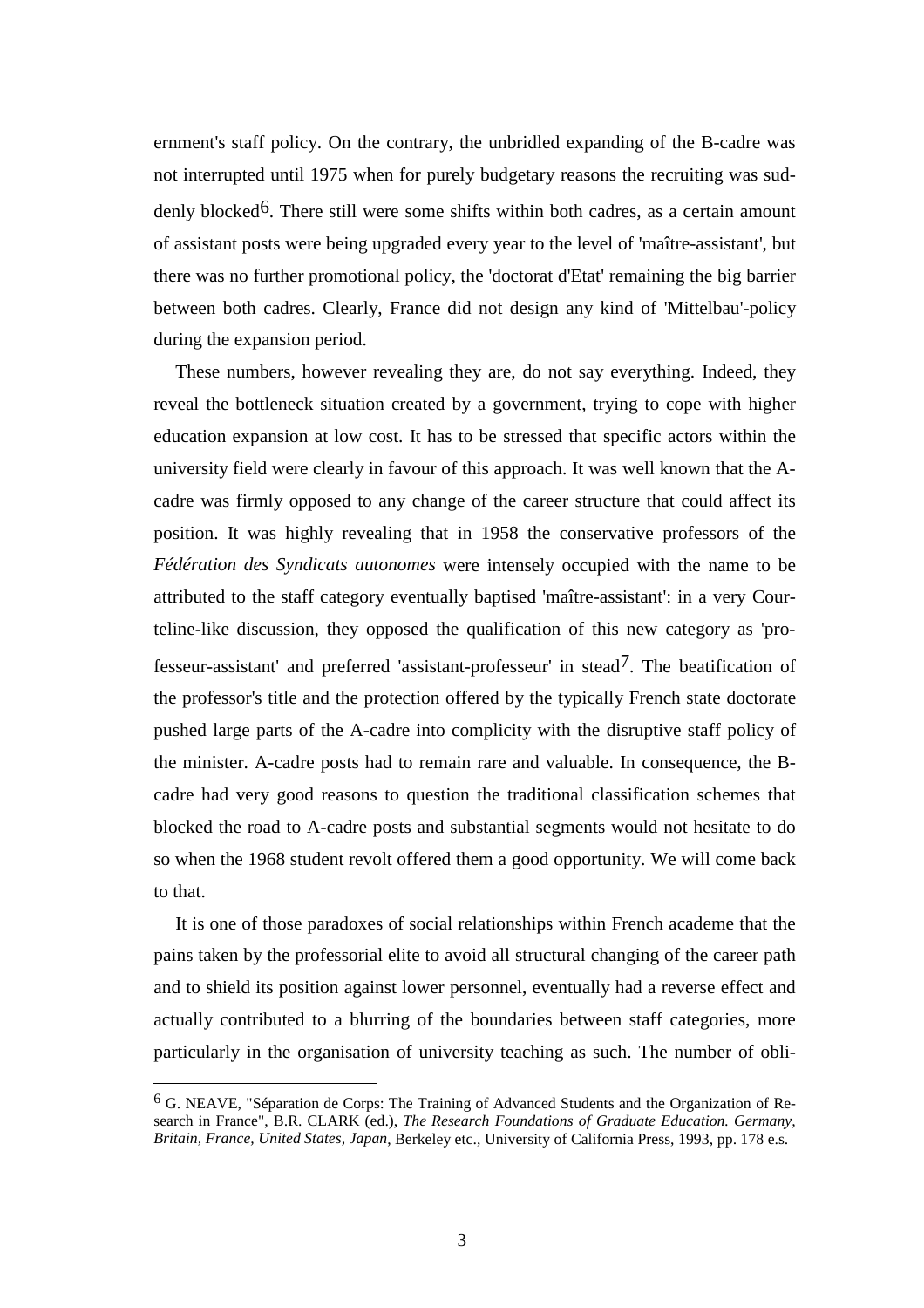gatory hours a French professor had to teach was so restricted —according to the law, only 3 hours a week— that it was not sufficient at all to provide for complete curricula in the different faculties. This was compensated by the widespread practice of teaching supplementary hours, which also helped to compensate for the relatively low wages of the whole university staff. The ministry coalesced in this practice, as it allowed providing a sufficient amount of courses at low cost. These extra charges were a most important factor for work conditions in the faculties.

In fact, the number of professors and 'maîtres de conférences' was far too small to provide sufficient *ex cathedra* courses, even if it was prepared to take up a large amount of supplementary hours. The consequence of this situation was obvious: the group that so effectively protected its titles was obliged to allow lower staff to fulfil teaching functions actually related to these titles. By a phenomenon known as the 'glissement des fonctions' or function shift, teaching assignments normally reserved for staff members with a 'doctorat d'Etat' were *de facto* or even *de iure* 8 taken care of by B-cadre, mainly by 'maîtres-assistants' who did not possess the entitlements for this 'privilege'. Large numbers of the junior staff were charged with a teaching workload that prohibited any serious research for their 'doctorat d'Etat'. Furthermore, they were —at best— inadequately remunerated on the supplementary hour's budget. Detailed research will almost certainly show that more direct forms of exploitation by the 'patrons' were not uncommon. By doing this, the possessors and self-declared protectors of the 'doctorat d'Etat' not only created dissatisfaction amongst junior staff: they actually contributed in undermining the academic value of their cherished title. This situation was potentially explosive. For junior staff members, trade unionism was to become a major channel to contest this constellation.

Before World War II, trade unionism was a marginal phenomenon in French higher education. Professional organisation of the teaching staff remained limited to 'amicales', who comprised nearly all of the personnel, but whose role in interest aggregation was negligible. The development of trade unions in primary and secondary

<sup>7</sup> *L'Enseignement supérieur. Bulletin trimestriel de la Fédération des Syndicats autonomes de l'Enseignement supérieur*, 24-25 January 1960, p. 12. (Council, 20 December 1958)

<sup>&</sup>lt;sup>8</sup> A specific delegation system offered the opportunity for non-doctors to exercise the function of 'maître de conférences' on a temporary basis.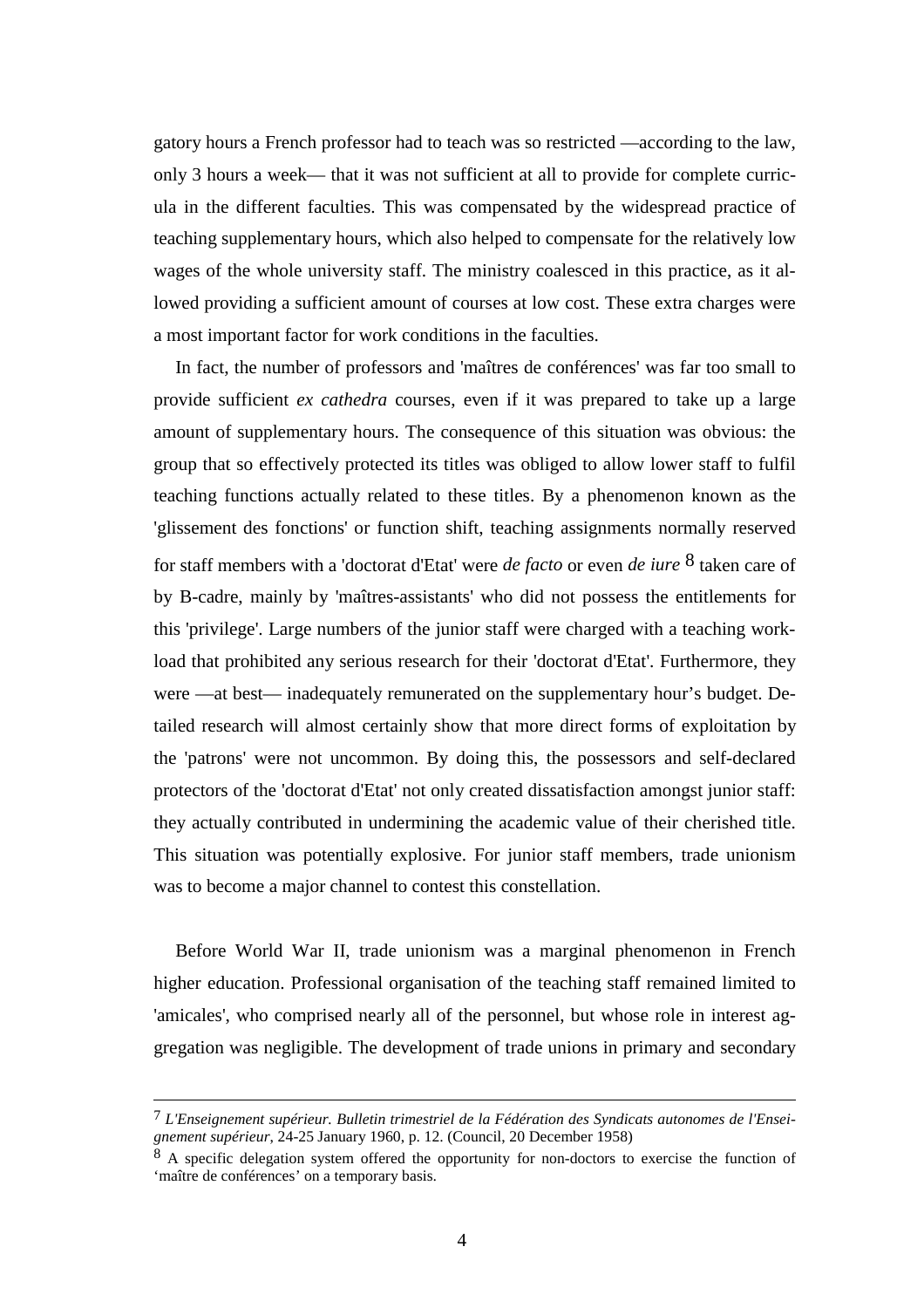education, following their authorisation shortly after World War I, hardly affected higher education. Due to the blurred boundaries between the faculties and the 'lycées', a limited number of leftist professors were affiliated to unions of 'lycée' teachers. Shortly before the collapse of he IIIrd Republic, a *Syndicat de l'Enseignement Supérieur* actually profiled itself within the unified *Fédération Générale de l'Enseignement*. In a similar fashion, a few professors affiliated to the Christian *Syndicat Général de l'Enseignement National* (SGEN). In both cases the influence of the university teachers was marginal. Even if they had formed their own trade union, it lacked all legal recognition.

The young IVth Republic, by contrast, gave major incentives to the genesis of a genuine trade unionism amongst university staff. The authorisation of university teacher trade unionism and the elaboration of a collective bargaining system (a *'Commission Technique Paritaire'*) resulted in an assertion of existing unions and in a transformation of the 'amicales' into new ones. Later on, the unions were to play an important role in the academic promotion mechanisms of the *Conseil Central Universitaire* (CCU) whose commissions were partly elected by the academic staff itself. Increasingly, personnel representatives were to be elected by dint of union sponsoring. This is not really surprising. These procedures had to govern faculties that quickly evolved from relatively small organisations to mass services with very large staff units, who were definitely 'faceless' by comparison to the old recruitment practices of the academic 'petit monde'. Inevitably, a centralised promotion policy offered all chances to organisational intermediaries and to unseen forms of collective bargaining, rather than to the continuing of the traditional co-optation strategies.

How did this post '45 unionism present itself in the 'facultés'? The left regrouped into the *Syndicat National de l'Enseignement Supérieur et de la Recherche Scientifique* (SNESRS) and affiliated to the *Fédération de l'Enseignement National* (FEN) of the *Confédération Général du Travail* (CGT): it followed FEN into autonomy when CGT split in 1948. However, FEN could not avoid the tensions between social democrats, communists and other radicals. Quickly, these tendencies manifested themselves within FEN as institutionalised fractions<sup>9</sup>. By contrast to the other FEN-

<sup>9</sup> V. AUBERT, A. BERGOUNIOUX, J.-P. MARTIN & R. MOURIAUX, *La forteresse enseignante. La Fédération de l'Education Nationale*, Paris, Fayard, 1985, pp. 65-89, 100-108; J. GIRAULT, *Instituteurs, professeurs. Une culture syndicale dans la société française (fin XIXe-XXe siècle)*, Paris, Publ.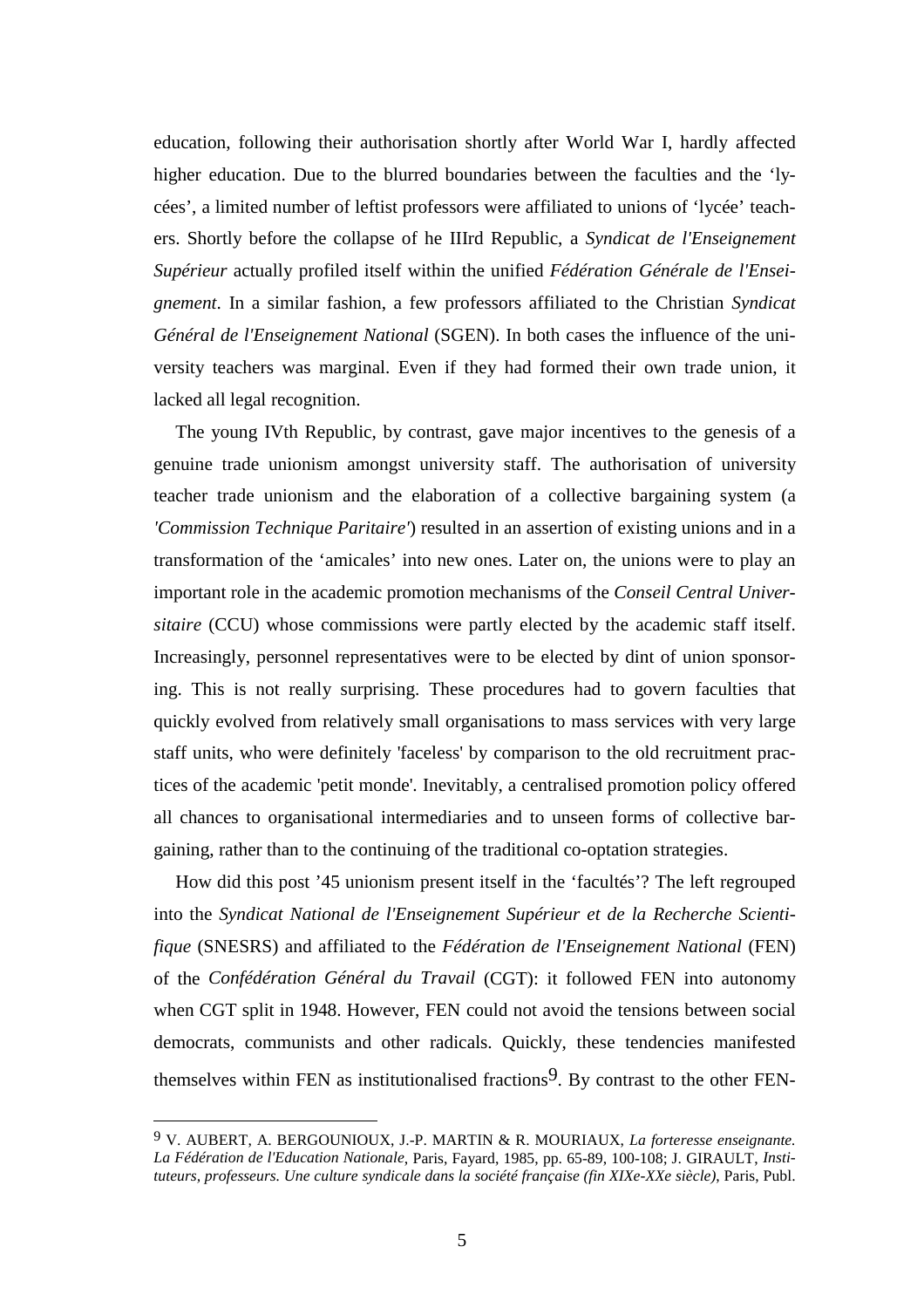unions, the SNESRS did not institutionalise the tendencies. This was a clear indication of the weight communists and fellow travellers represented. If this PCF hegemony assured a political continuity, corporative division weakened the union's bargaining power during the '50s. In 1956, diverging interests between tenured 'faculté' staff and the contractual CNRS researchers led to a split of SNESRS, generating a separate researcher trade union10 and the new *Syndicat National de l'Enseignement Supérieur* (SNESup).

It took the new SNESup a couple of years to regain a certain vigour, but the expanding numbers of assistants en "maîtres-assistants" clearly favoured this process. Without any exaggeration, one can say that the SNESup became the assistant's trade union par excellence. The precise numbers we possess for 1966 show us that, of about 4,800 members, A-cadre represented only 18 % of the members, the assistants representing 52 % and the "maîtres-assistants" 30 %<sup>11</sup>. No wonder that SNESup quickly became more powerful than the other unions. The a-political *Fédération des Syndicats autonomes*, still largely present in the '50s, was severely weakened in the following decade. Its leading organs being manned by A-cadre mainly<sup>12</sup>, it appeared more and more as the "mandarins" union, i. e. conservative and at a given moment even largely lethargical. SGEN seems to have somewhat better resisted the rising SNESup-tide, its Christian background and pro-socialist character procuring it a specific recruitment pool and a possibility of cooperation in a leftist front against the right wing government. Nevertheless, it remained the smaller brother and, in the organisation of common action, it was more than once patronised by SNESup.

SNESup continuously sought to assert itself as the leading force of the university staff and tried to channel all interest aggregation of the different staff categories into a single trade unionist mould. Nevertheless, it was obliged to account with other agents in the field, not only with the competing unions, but most of the time it also had to

 $\overline{a}$ 

de la Sorbonne, 1996, p. 170 e.s.; B. GEAY, *Le syndicalisme enseignant*, Paris, La Découverte, 1997, passim.

<sup>10</sup> J.-C. BOURQUIN, "Syndicalisme et communauté scientifique. Le Syndicat National des Chercheurs Scientifiques au CNRS (1956-1967)", J. SCHRIEWER, E. KEINER & C. CHARLE (eds.), *A la recherche de l'espace universitaire européen: études sur l'enseignement supérieur aux XIXe et XXe siècles*, Berlin etc., Lang, 1993, p. 133 e.s.

<sup>11</sup> *Bulletin du SNESup*, May 1966, 119, p. 32.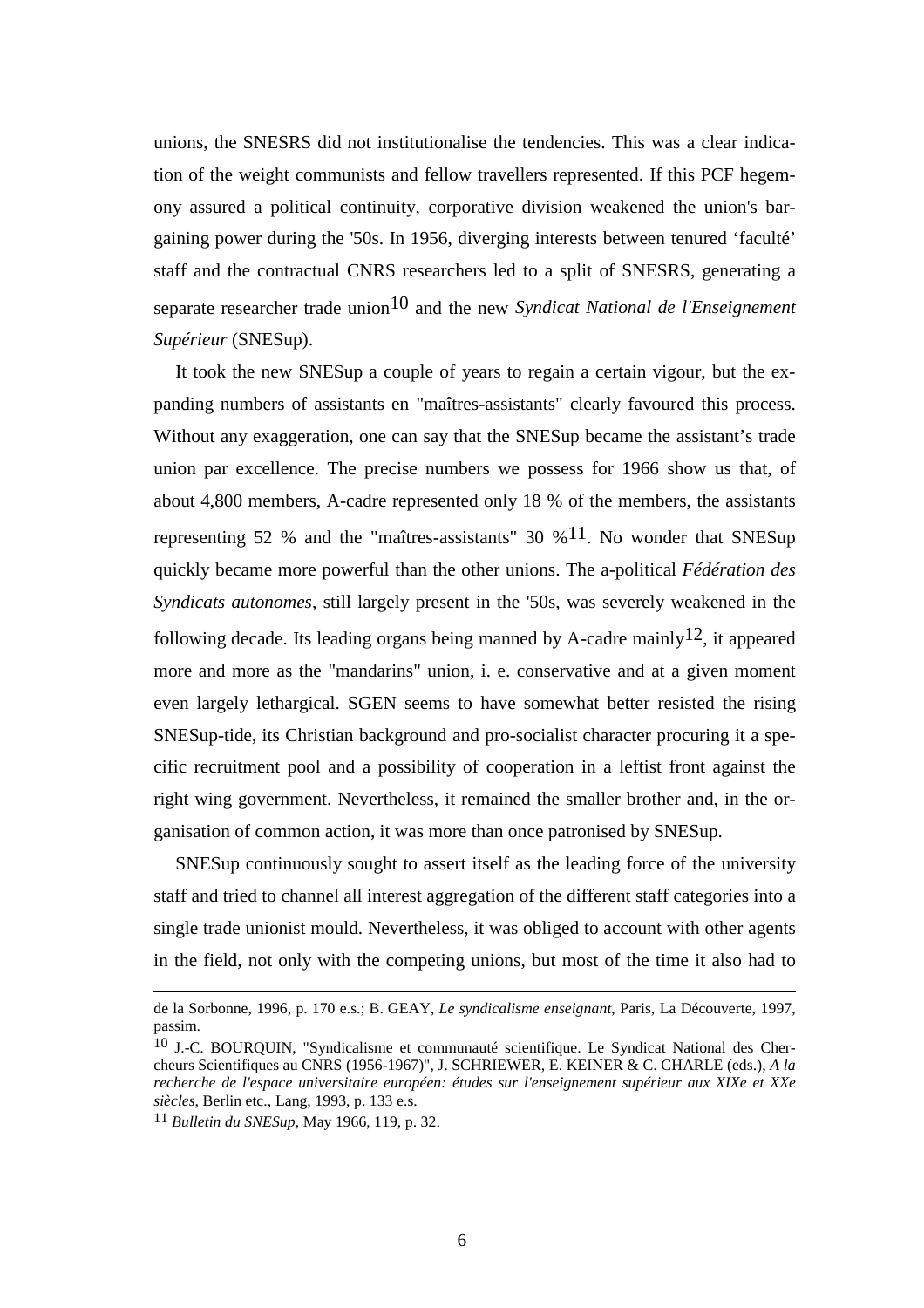find a common ground with a number of temporary, category related action committees, mainly favouring lower staff interests. In principle, SNESup was opposed to these 'corporatist' initiatives, but in practice it always allied itself with these groups. Christine Musselin observed this phenomenon for the '80s and the '90s<sup>13</sup>, but the same tendency was already present at the end of the '50s. At that time SNESup collaborated with a *Comité national de liaison des chefs de travaux et des assistants des facultés des sciences*. These tactics were repeated in the '70s when the unions had to link their activities to similar organisations of the 'vacataires' and of the assistants of the faculties of Law and Economics. Apparently, SNESup or the other unions were only capable of encompassing the whole of lower staff social action during the '60s.

More or less until 1967, the trade union activities headed by SNESup took a clear CGT-like stance. Anti-gaullist verbalism was combined with a reformist practice. Clearly, the toughness of faculty action went crescendo in this period. Strikes became more frequent and often lasted longer. But if they did so, SNESup's obvious goal was nothing more than the reinforcing of its bargaining position within the existing frame. This explains the political 'innocence' of SNESup demands. The slogan in favour of more teachers, more class rooms and more credits was combined with a defensive position. Indeed, the union had to resist the tentatives of central authority to augment the obligatory hours or to replace the tenured position of large parts of the lower staff by contractual engagements. Alongside these traditional trade unionist options, qualitative demands that might question the basic structures of the university system and staff hierarchy remained marginal or simply non-existing, at least for the time being. Nevertheless, a more structural contestation of the university hierarchy was maturing amongst the SNESup rank and file, mainly amongst lower staff categories sympathising with student 'contestation'. They were close to the roaring student groups in age, but there is more to it. Quite a few of these junior staff members had been militating in the *Union National des Etudiants de France* (UNEF) in its high

<sup>12</sup> In 1965, the bureau of the federation counted 25 A-cadre members on 29. See: *L'Enseignement supérieur. Bulletin trimestriel de la Fédération des Syndicats autonomes de l'Enseignement supérieur*, December 1965, p. II.

<sup>13</sup> C. MUSSELIN, "L'Etat et la profession universitaire en France et en Allemagne", *Politiques et management public*, XII, 1994, 2, p. 154.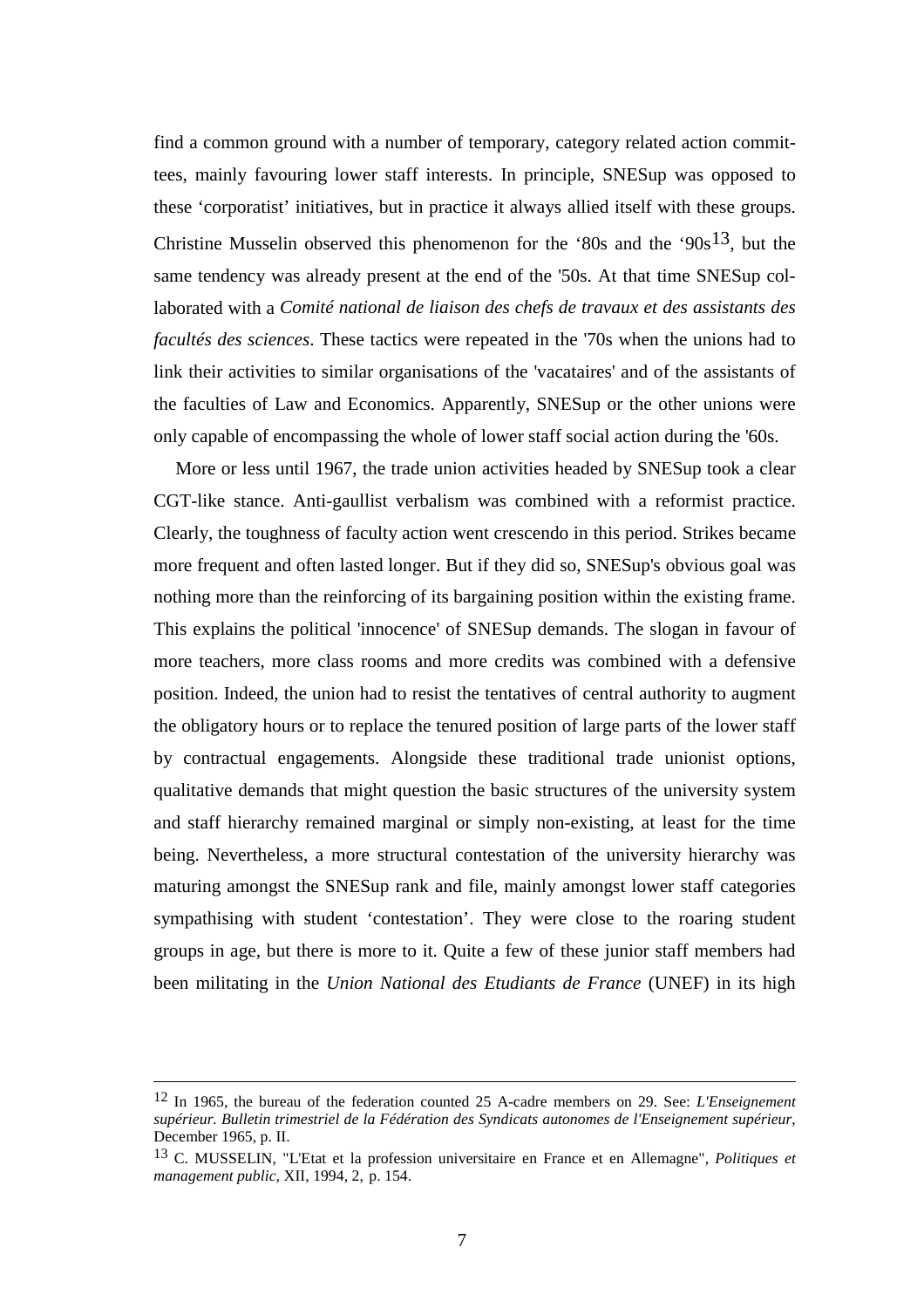day during the Algerian war. Consequently, their sensibility for political developments within the student's world was considerable<sup>14</sup>.

The opposition against the dominant pro-PCF group crystallised in a far-left alliance around Alain Geismar and succeeded in conquering the SNESup bureau during the 1967 congress<sup>15</sup>. SNESup was practically the only union where a 'gauchiste' alliance ousted the traditional actors of the left. Clearly, the 'bureau 68', as it was to be known in the future, was backed mainly by assistants and 'maîtres-assistants', but one should be cautious for a determinist interpretation of this Parisian earthquake. Indeed, the communist group had its supporters in the same categories just as well. Consequently, political contingencies had their influence. PCF-loyalty kept a host of assistants away from their 'gauchiste' or otherwise 'dissident' colleagues. The latter's coalition favoured a far more politically oriented trade unionism and fostered an outright breach in the university hierarchy as such, rather than defending the traditional material demands of the former. The contestation of the university structures was most symbolically translated in projects to replace the former A- and B-cadres by a 'cadre unique', designed to abolish the distinct status of junior and senior staff. The contrast with the old CGT-style could not be greater. At the eve of the May '68 revolt, SNESup had become profoundly divided. It generated a particular version of the FEN-tendency system, the 'bureau 68' being opposed by the vigorous, communist led 'Action syndicale', that would use all means to regain its former stronghold.

If the '68 events hardly disrupted the *Fédération des Syndicats autonomes*, at least as far as their internal structure and their overall ideology is concerned, things were quite different within SGEN and SNESup. Both unions entered a period of severe crisis, be it with very different results. Eventually, in both cases, the leading teams of 1968 were to be eliminated. Within SNESup, the political accounts were settled almost immediately, the take-over-process being completed in 1969. The 'bureau 68' had immediately joined the student's movement by an order for a general strike in the 'facultés'. It is well known how the SNESup secretary general Alain Geismar became

<sup>14</sup> A. GEISMAR, "La FEN et le SNESup en mai 68", Lecture at SUDEL, Paris, 8 October 1998.

<sup>15</sup> *Bulletin du SNESup*, June 1967, 145, pp. 1-20; June 1967, 146, pp. 1-23, 33-46.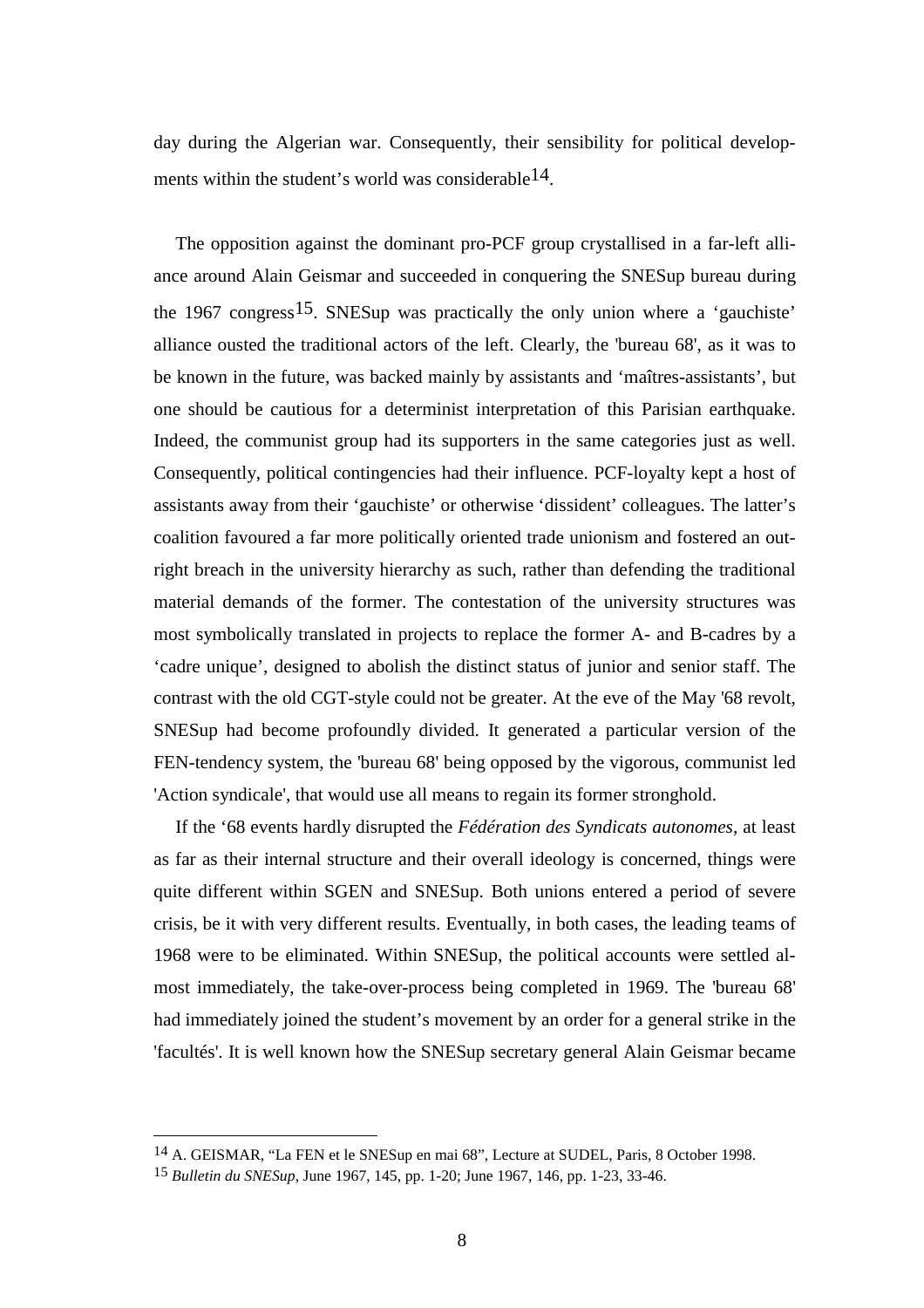one of the faces of the May revolt<sup>16</sup>. But quickly, internal divisions weakened the leading 'gauchiste' team. Indeed, the option for a political role of SNESup necessarily raised the question of the precise meaning of the May revolt and of the possible role of a trade union, be it a transformed one. Was a real revolution at hands or was May only a fortunate but non-decisive occasion for union sponsored university transformation? The ideological discussions, largely along the lines of the divers 'groupuscules', subverted the unity of the 'bureau 68'. Geismar's resignation in favour of Bernard Herszberg was just the first sign of this process<sup>17</sup>. At the 1969 congress, the divers 'gauchiste' fractions presented separate lists and were eventually outnumbered by the well-organised 'Action syndicale' tendency<sup>18</sup>. If the union's atmosphere remained highly conflict-ridden, the communist led group started a normalisation process within SNESup, reintroducing reformist bargaining strategies.

Curiously enough, the SGEN-direction was to be pushed aside because of its supposed inability to adapt its options to the set of May-related reorientations advanced by its younger rank and file, whereas the 68 SNESup-bureau was voted out of office because it was accused of having gone too far in its advocating of this more politically biased action. For SGEN, the tensions created by the May-events were a time bomb, eventually exploding in 1972. The principal SGEN-leaders took a hesitating, suspicious attitude against the student upraising. This created a growing malaise, fostered by the arrival of young militants advocating May's heritage against the old generation, mainly by stressing the 'autogestionnaire' ideology. In 1972, this younger group eventually minorised the old guard<sup>19</sup>. Its university subsection recuperated part of the contestatory wing of SNESup who gradually left after the 'Action syndicale' take-over. This input of youth had a dynamic effect for SGEN, which became far more present at 'faculté' level than ever before. Apparently, it was more successful in its strategies of collaboration with the category-related action groups than SNESup. In both cases however, the maintenance of a militant climate at the newly created

 $\overline{a}$ 

<sup>16</sup> *Bulletin du SNESup*, June 1968, 161, pp. 2-10.

<sup>17</sup> J. SAUVAGEOT, A. GEISMAR, D. COHN-BENDIT, J.-P. DUTEUIL, *La révolte étudiante. Les animateurs parlent*, Paris, Seuil, 1968, pp. 39-59; A. GEISMAR, S. JULY, E. MORANE, *Vers la guerre civile*, Paris, Premières, 1969, pp. 226-227, 298-310.

<sup>18</sup> *Bulletin du SNESup*, March 1969, 0, pp. 1-2.

<sup>19</sup> *Syndicalisme universitaire*, 27 January 1972, 569, pp. 8-11; 20 April 1972, 576, pp. 1 & 5; M SINGER, *Histoire du SGEN, 1937-1970*, Lille, Presses universitaires, 1987, pp. 486 e.s.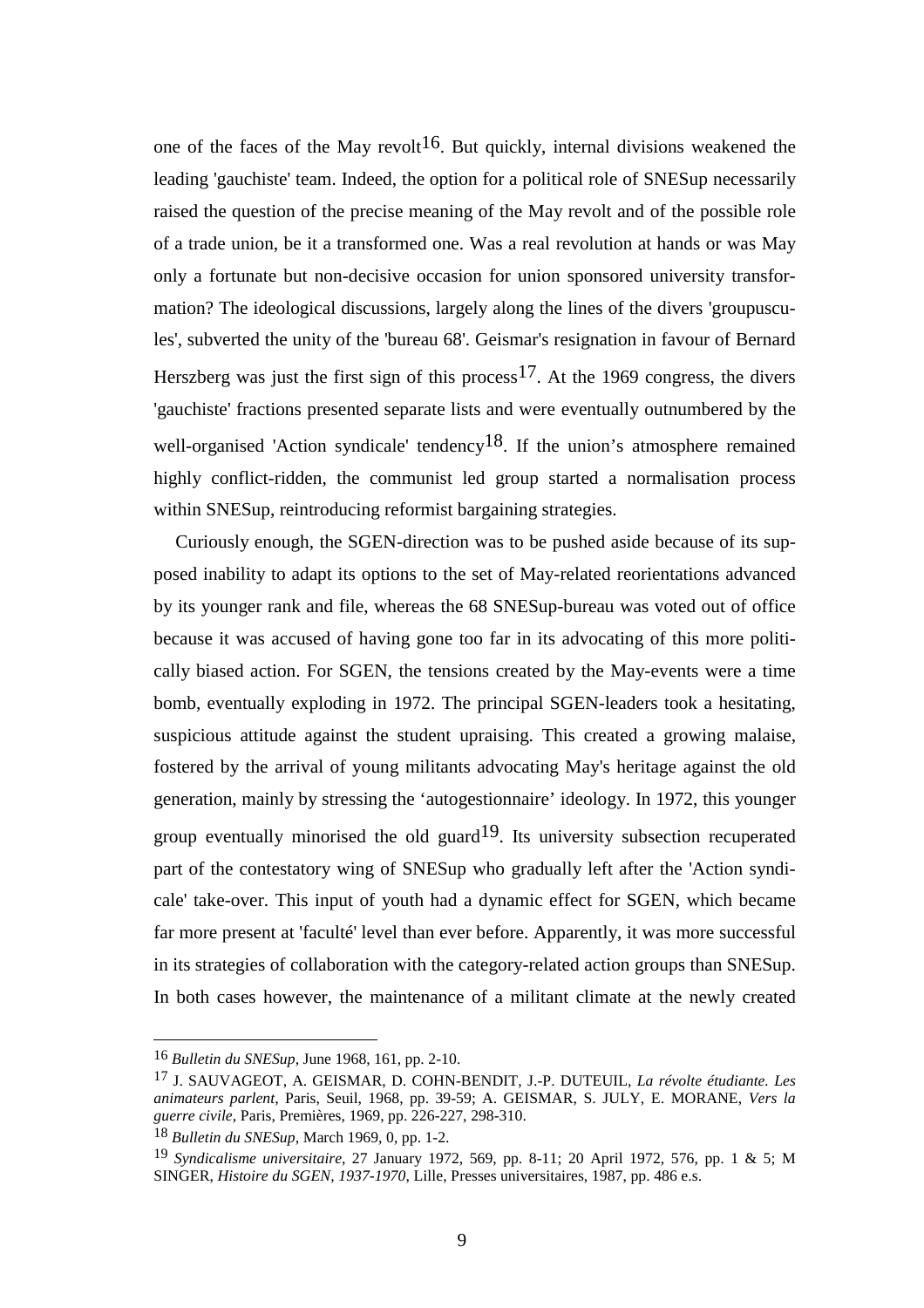'Unités d'Enseignement et de Recherches' was no longer threatening for the basic structures of university hierarchy. The union's negotiators first and for all pressed the minister or the universities state secretary to keep the whole staff in service, i.e. even those who only had a contractual status. So, if the ever-present menace of a massive strike in the universities had any serious effects upon decisionmaking, it was a major element in the policy of *de facto* tenurizing of the global staff and eventually in the recruitment stop of the late '70s.

Even if it was to gain a rare 'aura' at a given moment, one must stress the late appearance of a specific trade unionism within the academic profession in France. Weakened for a long time by the 'amicaliste' tradition and by the structural segmentation of the higher education system, it was only in the '60s that unionism *stricto sensu* became a central strategy of junior staff in fostering its interests. Significantly, the '60s appeared to be the only decade when category related interest groups of assistants and the like were quasi completely marginalised, as the unions, SNESup first and foremost, were predominantly manned by junior staff. At least a part of them tried to use trade unionism to subvert the classical mechanisms productive of the academic hierarchy. These mechanisms appeared to be at odds with pedagogical realities within the 'facultés'. Furthermore, they were part and parcel of the 'crise des successions' engendered by the government's personnel expansion policy. Subversive stratagems were opposed to structural subordination. But not the whole of B-cadre was into this. Not all were union members, to start with. And even amongst SNE-Sup's rank and file, a substantial part of the junior staff shared the PCF's hostility to May and adhered to reformist strategies. They accepted the existing schemes of academic classification and tried to cope with the effects of the bottleneck situation by dint of older revendications, i.e. by demanding 'more of the same'. Individual interest could be defended by union representatives in the evaluative organisms of the CCU. As such, trade union strategies, even of the post-'72 May-invoking SGEN, were participating in the bureaucratic traditions of the French state. After a potentially subversive intermezzo, university teacher trade unions tended to become, once again, part of a "société bloquée" —according to Crozier, the central explanation of the virulence